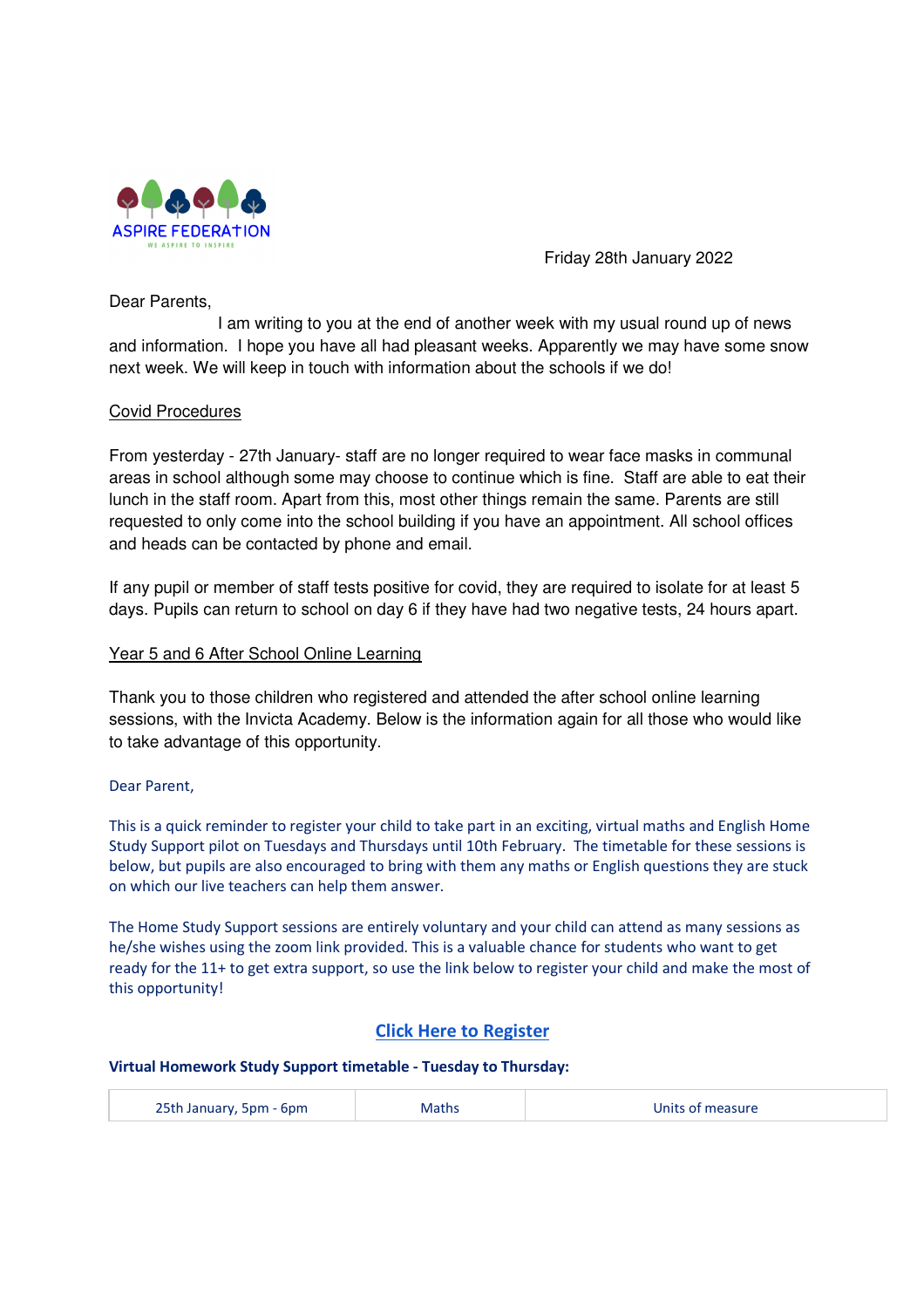| 25th January, 6pm - 7pm  | English      | Synonyms/antonyms                    |
|--------------------------|--------------|--------------------------------------|
| 27th January, 5pm - 6pm  | <b>Maths</b> | Fractions, decimals, percentages     |
| 27th January, 6pm - 7pm  | English      | Prefix/suffix                        |
| 1st February, 5pm - 6pm  | <b>Maths</b> | <b>Multiplication of fractions</b>   |
| 1st February, 6pm - 7pm  | English      | Use of commas                        |
| 3rd February, 5pm - 6pm  | <b>Maths</b> | Types of numbers (square/cube/prime) |
| 3rd February, 6pm - 7pm  | English      | <b>Inference</b>                     |
| 8th February, 5pm - 6pm  | <b>Maths</b> | Ratio & proportion                   |
| 8th February, 6pm - 7pm  | English      | Punctuation                          |
| 10th February, 5pm - 6pm | <b>Maths</b> | Area and perimeter                   |
| 10th February, 6pm - 7pm | English      | <b>Tenses</b>                        |

Invicta National Academy was born out of the 'educational vacuum' caused by covid-19. With two teaching professionals in every class, Invicta National Academy, provides one of the best, virtual teaching models currently available and we are delighted to be able to offer this extra "state of the art" teaching this half-term. For more information do visit their website at www.invictaacademy.com.

We hope you will encourage your children to take advantage of this exciting new opportunity,

## RSPB Big Garden Birdwatch weekend

Just a reminder that the bird watching weekend is this weekend. I previously provided information regarding this - here is a reminder.

**Big Garden Birdwatch long weekend is here! There's still time to sign-up and take part. Just spend one hour between Friday 28 and Sunday 30 January counting the birds, and help monitor how birds are faring. It's free, fun, and a great way to keep an eye on your local wildlife. Wherever you are, whatever you see, it counts!** 

Here is the link to sign up, if you want to be part of the experience:

https://www.rspb.org.uk/get-involved/activities/birdwatch/birdwatch-take-part/

### Kent School Improvement Service

Aspire has a School Improvement Advisor who is provided by KCC. He has visited the schools several times this term, and has been working with subject leaders to ensure that the curriculum being taught to our pupils is in line with expectations. So far, he has worked with leaders for Science, PSHCE, Maths, English, MFL and one of our SENCos. Next week, he is visiting